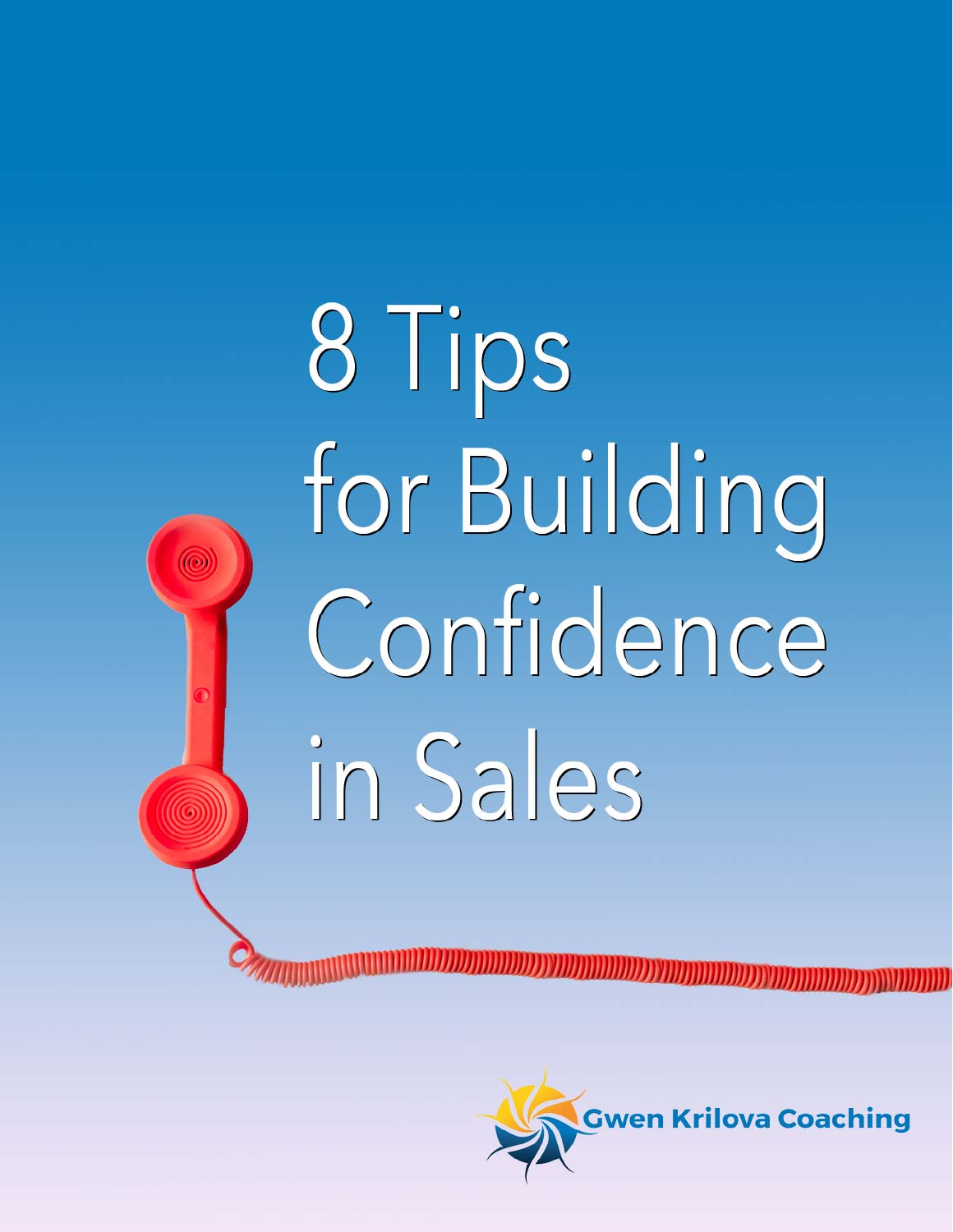Your Mindset about Sales Tip 1 Flip the Script with

#### REMEMBER

- The world revolves around sales. Humanity could not function without it.
- Stop letting others label you with negative adjectives. You have something special to offer and you are NOT that person.
- Change the word 'selling' to 'educating.' You are identifying exactly what your prospect needs and then you're *educating them* on how your product or service can help meet their needs.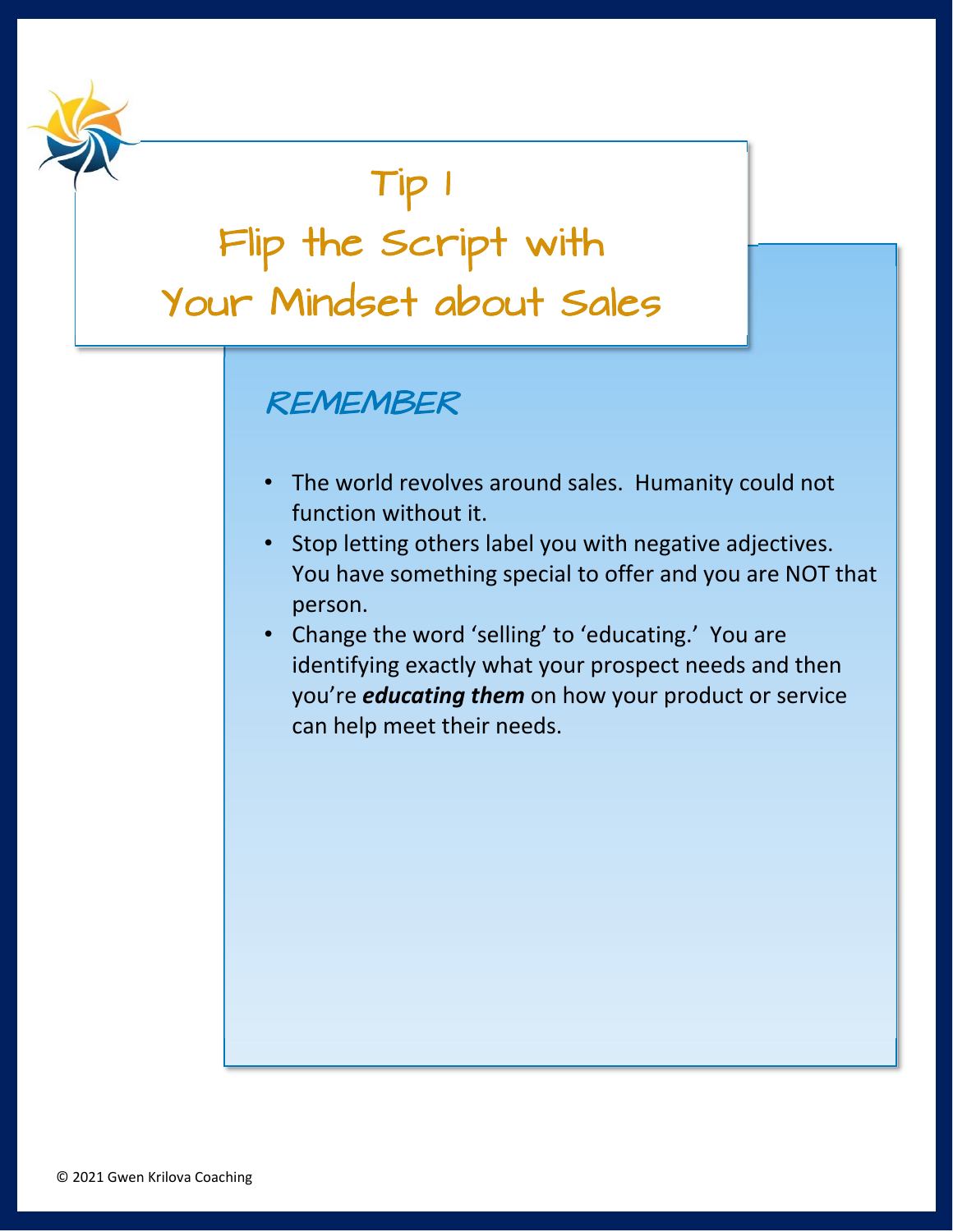

Become the expert in your field. The more you know about your product or service and how it can truly help your prospect, the more passionate you will be in the conversation with them.

#### ACTION ITEMS

- 1. Create a document with all the reasons your prospective customer will benefit from what you have to offer.
- 2. Include the things that you feel set you apart from the competition.
- 3. Right before the call or meeting, review the list. Guaranteed that you will feel jazzed because you just reminded yourself of the many ways in which you can help them. You will bring excitement and passion, instead of fear.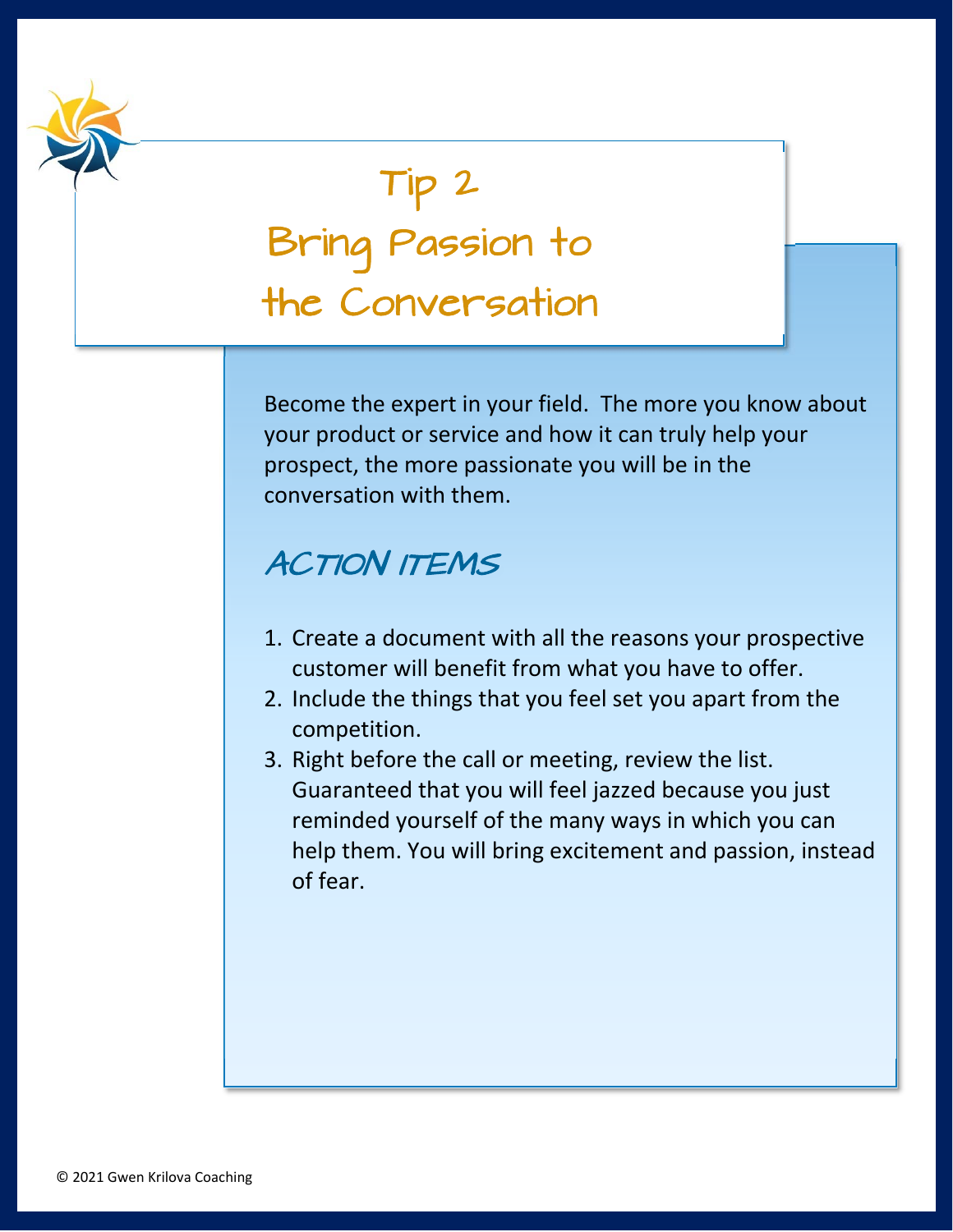

# Tip 3 Listen More than You Speak

Ask open‐ended questions and resist the urge to start sharing right away. Your curiosity will allow you to help them or perhaps even solve a problem.

### DID YOU KNOW?

Studies show that wait staff tips are 20% higher when they repeat back to a customer exactly what the customer asked for when placing their order. People will trust you more when they feel you have their best interest at heart because you *heard them.*

## Features Tell. Benefits Sell!

Share what the *benefits* are of doing business with you. People buy what a product or service can DO for them, not the features.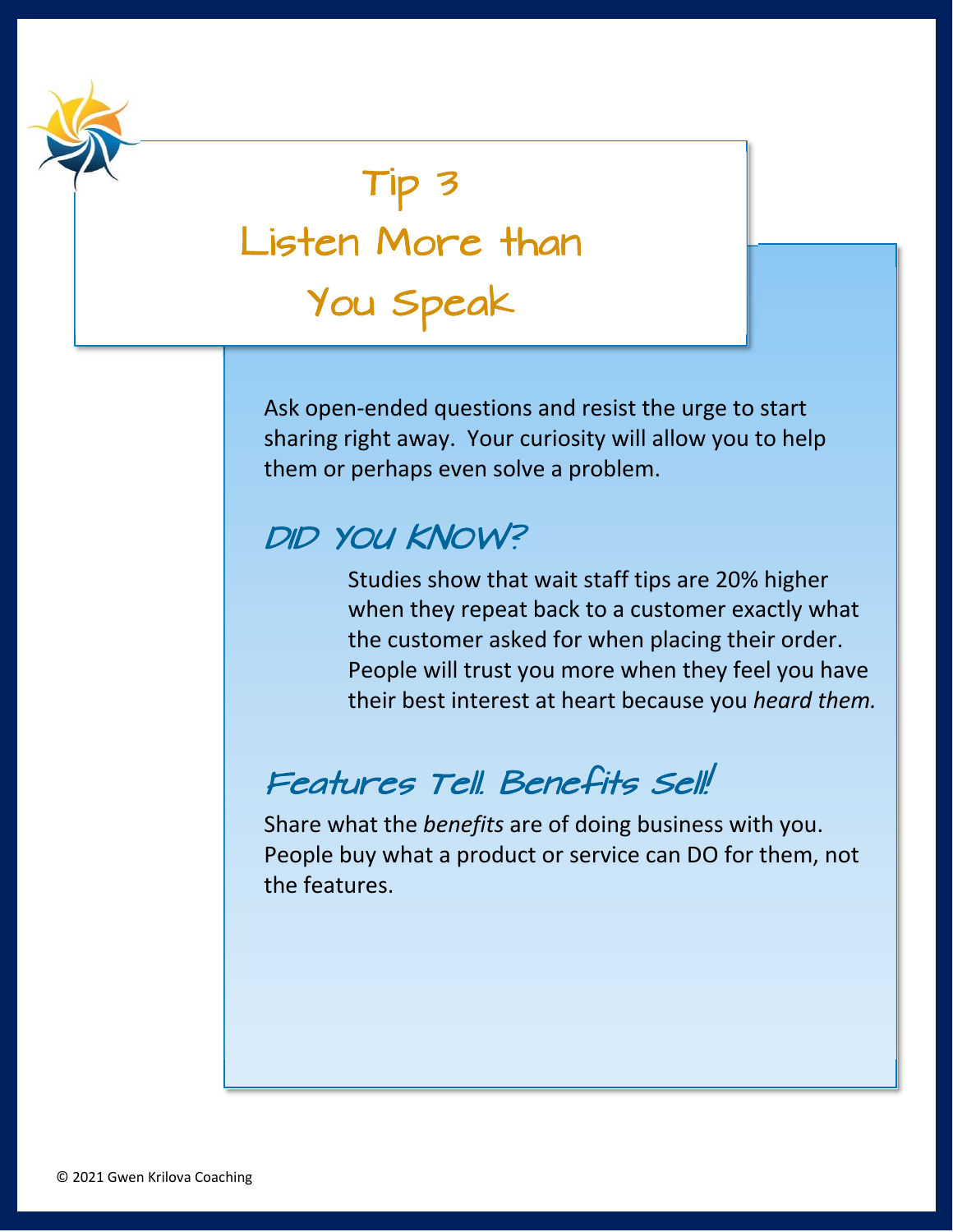

### DID YOU KNOW?

- On average, only 2% of sales are made during the first point of contact. That means if you don't follow up, you're missing out on potentially 98% of your sales.
- Only 8% of salespeople follow up more than 5 times.
- WOW! 80% of sales are made between the fifth and twelfth point of contact.

### PRO TIP

- Get permission and agree on a specific date and time to follow up. This is not pushy or controlling ‐ it is just good business!
	- o For example, I might say, part of my job is to follow up so would it be okay with you if I call you next Thursday at 4 pm to see if you have any additional questions and what the next steps might be?"
- Silence is not a decision. Follow up until you get a 'yes', 'no', or 'no, not right now'.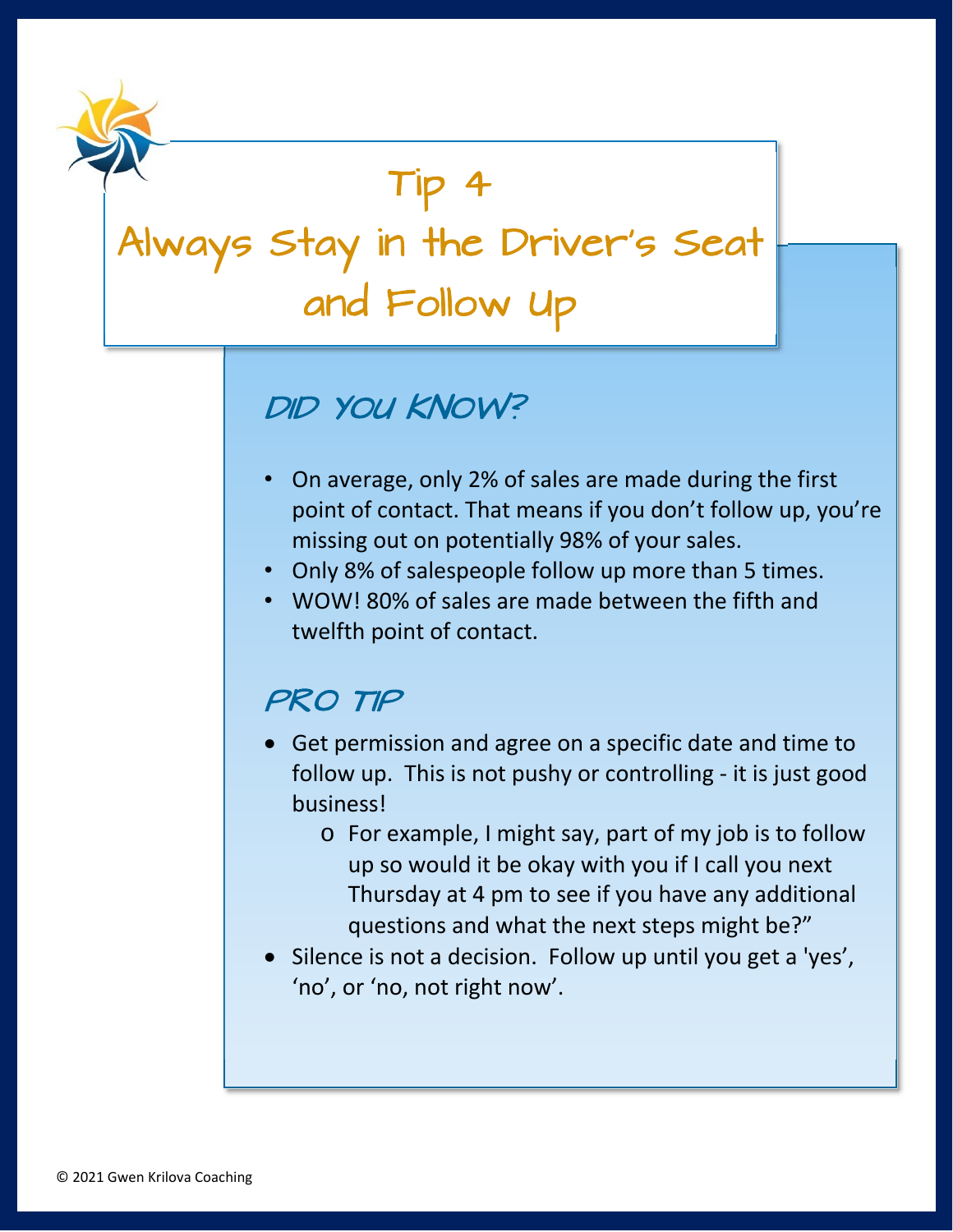

- Read the book *Go for No* (Richard Fenton & Andrea Waltz) to help desensitize you from the fear of rejection.
- Play the *Go for No* game and make it fun by rewarding yourself after you've hit your 'NO' goal.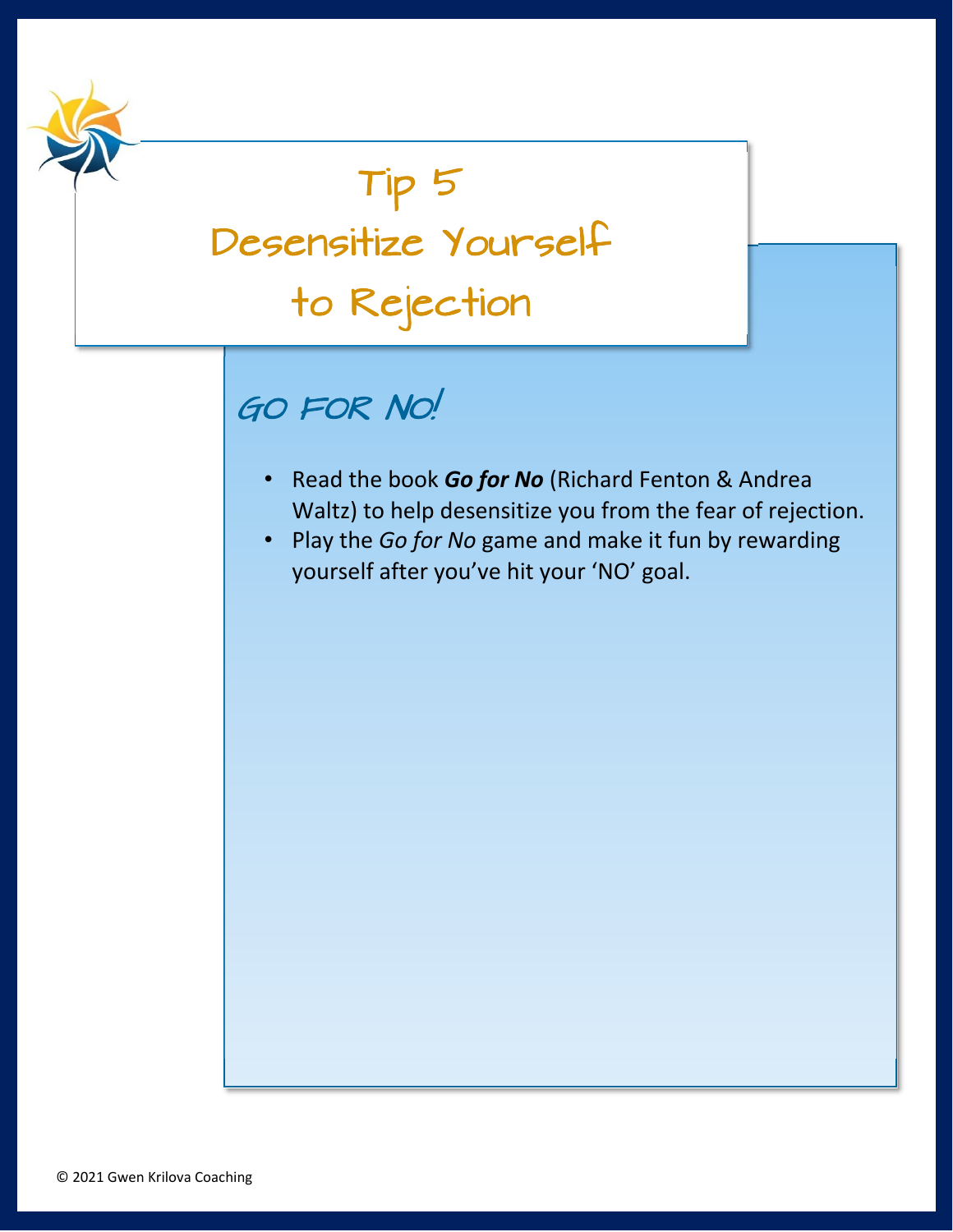## Tip 6 Stop Pretending You're a Mind Reader

## DON'T ASSUME!

- We pretend like we have this uncanny ability to know what others are thinking. We make lots of assumptions and, almost *always,* they are flat out wrong. Assumptions are the easy way out and they really foster a negative mindset. You keep yourself safe from rejection when you make assumptions.
- Whatever your internal chatterbox is saying (e.g., 'they must not be interested' or 'maybe they think it's too expensive' or 'I've already called them 3 times and now they are going to think I'm being pushy) ask the question*…. "How do I know that to be true?"*

#### PRO TIP

Put a sticky note somewhere visible so when you go to make calls, this question will be staring at you. *"How do I know that to be true?"*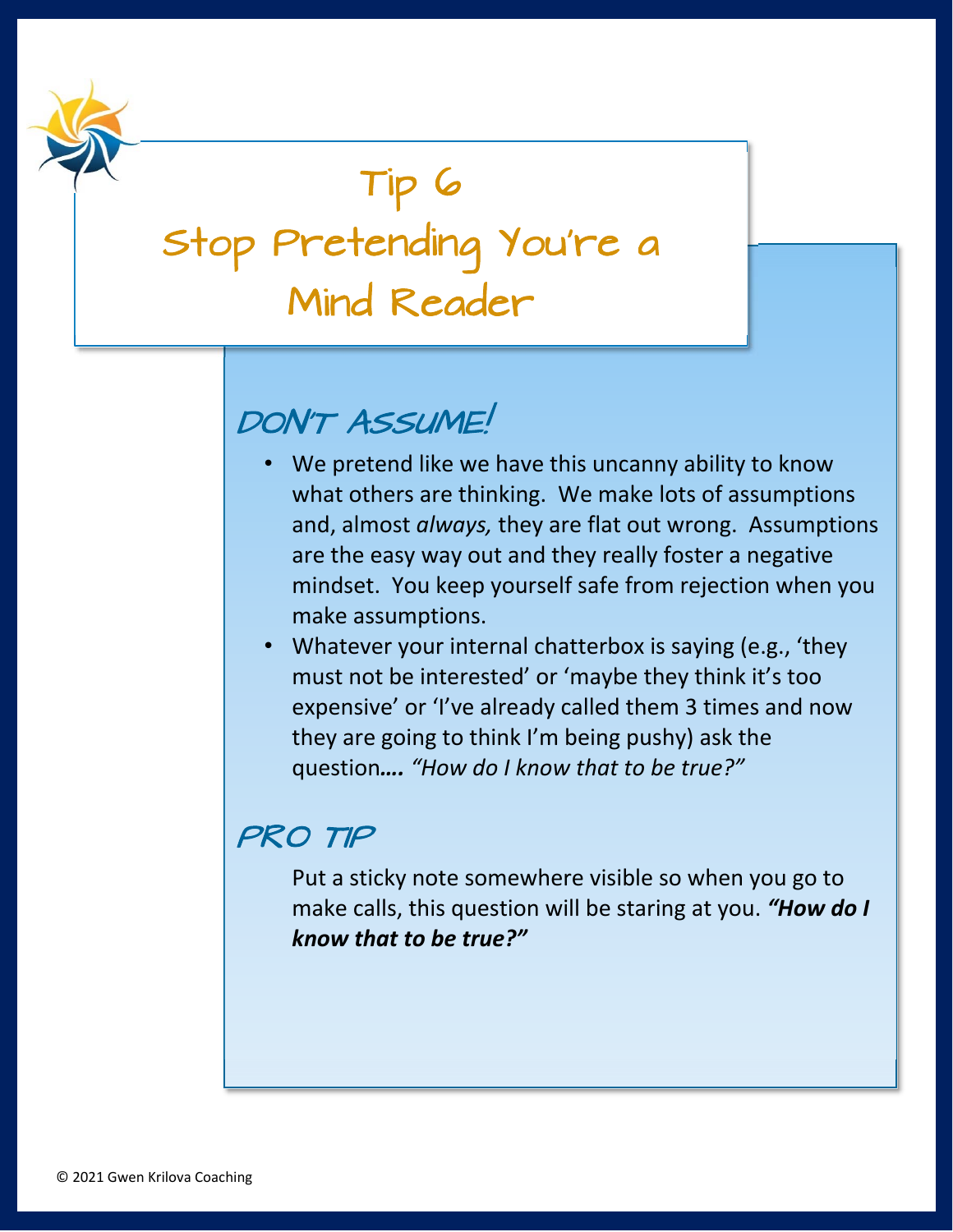

### CONSISTENCY BREEDS SUCCESS

- If you don't want to be riding the 'Feast or Famine Roller Coaster' you must dedicate time on your calendar every week to make calls.
	- o Every time a prospect has said 'no', you want to add a new prospect to your pipeline.
	- o Every time a prospect says 'yes', you want to add a new prospect to your pipeline.
	- o In both cases, that prospect has moved from the prospect pipeline to the 'customer' status.
	- o If you don't make a habit of this, you'll wake up one morning and your pipeline will look really sparse. When that happens, panics sets in.
	- o Nothing screams 'lack of confidence' louder than a state of panic.
- Pick a cadence that works for you. Whether it be mornings, afternoons, every Monday, etc. Find the best time and make it happen, consistently.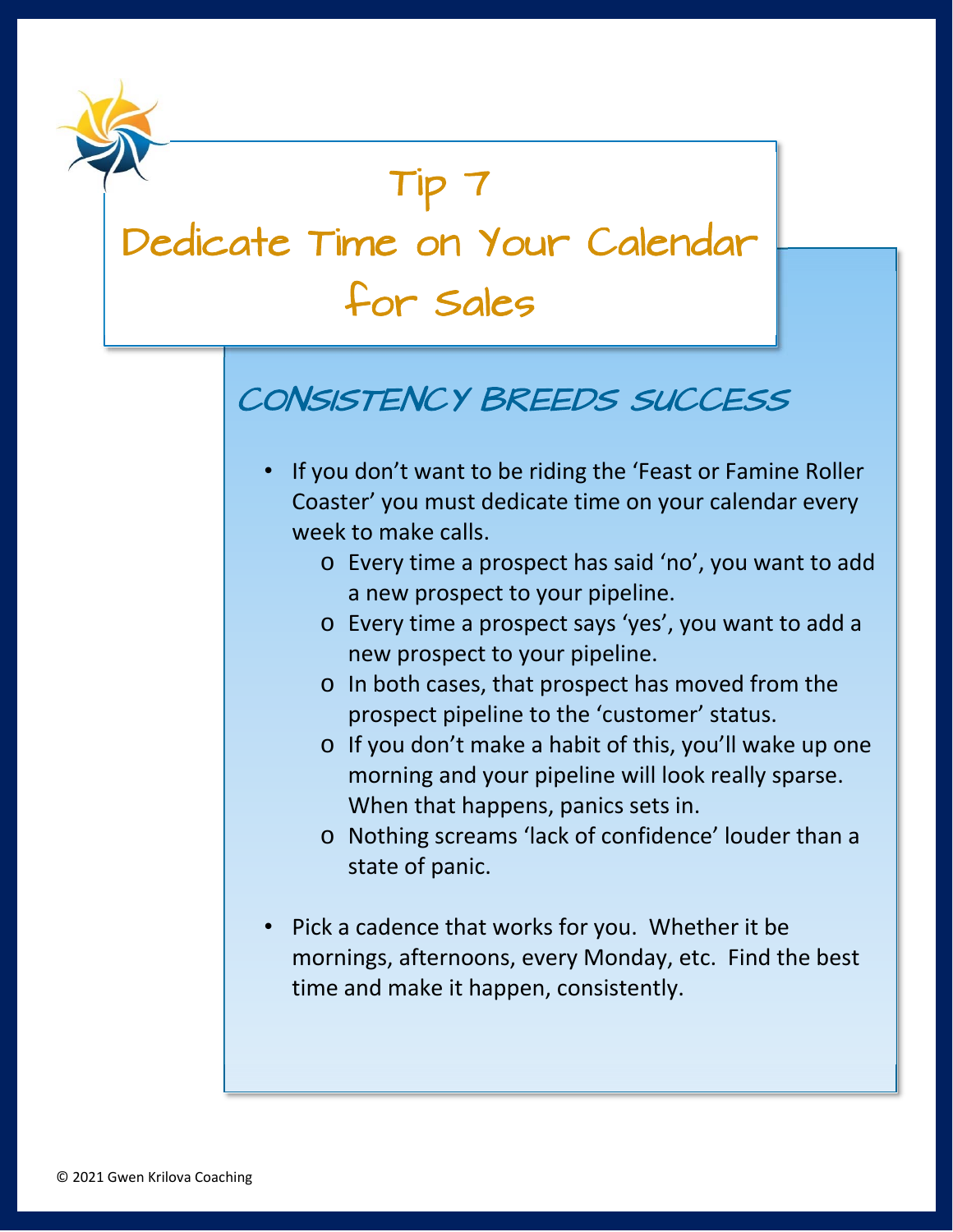## Tip 8

# Set Goals then Focus on the Process

### KNOW YOUR INTANGIBLE WHY:

*If you want to make 100K a year, why is that important to you? If it's to cover your expenses and have enough to save some for retirement, why is that important to you? When you tap into the emotions behind your tangible why (e.g. I need to feel financially secure in my retirement years) that's the fuel to keep you going when you have ebbs and flows in your business cycle. (And you will have ebbs and flows!)* 

### BREAK DOWN YOUR GOALS:

- *Once you've identified your overall goal (i.e. yearly sales, income, etc.) break that down into monthly and even weekly numbers. Then determine how many prospects need to be in your funnel and how many conversations you should you be having.*
- *Visit your overall goal quarterly or semi‐annually.*
- *Focus daily on the process to get you there (j.e. filling the pipeline, making calls, etc.) If you're not connecting and having conversations, that revenue/sales goal is simply a hope and we know that hope is not a strategy. It's the day‐to‐day activity that will lead us to our Big Bold Audacious Goal.*